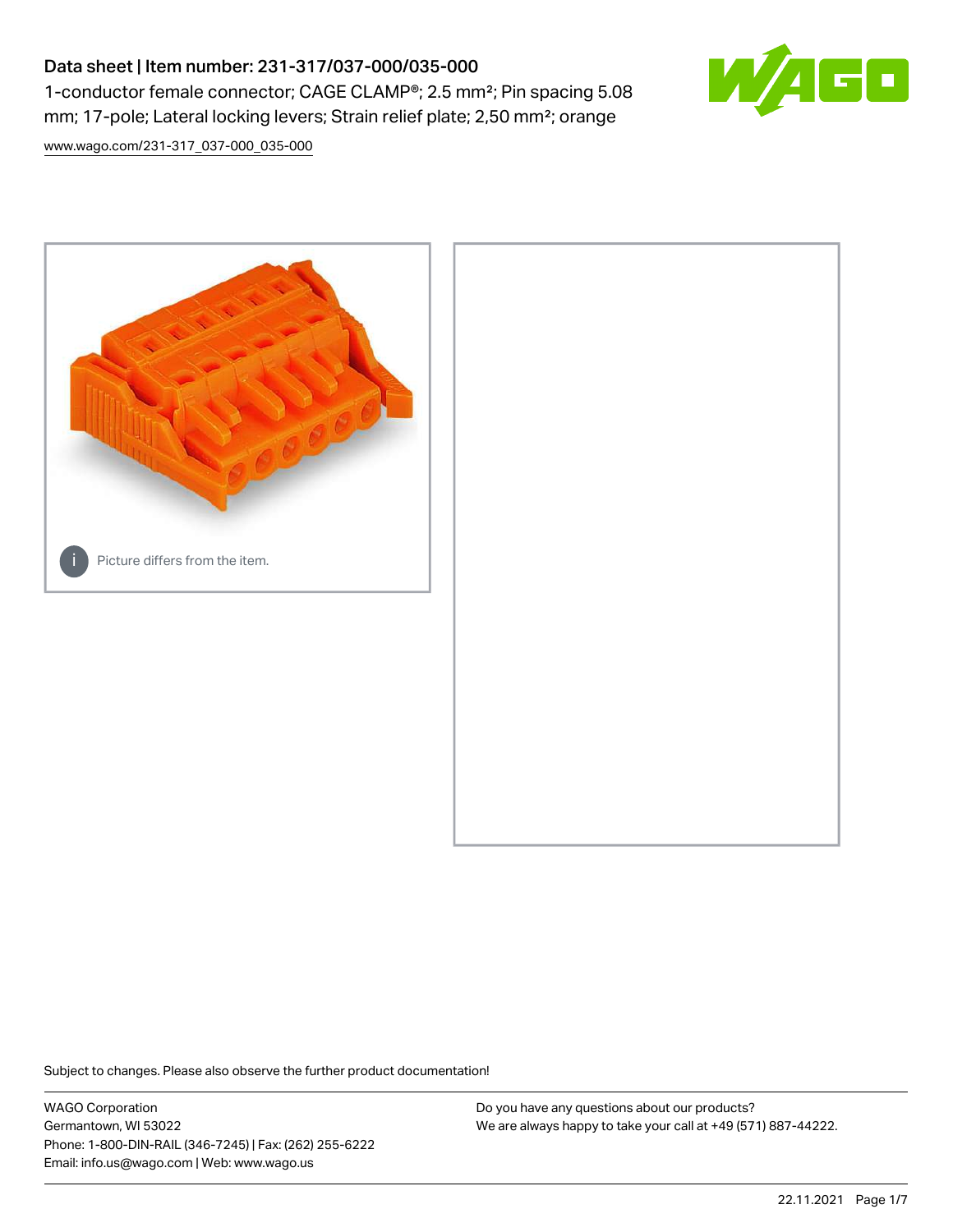

Dimensions in mm

L = pole no. x pin spacing

2- to 3-pole female connectors – one latch only

## Item description

- **Universal connection for all conductor types**
- Easy cable pre-assembly and on-unit wiring via vertical and horizontal CAGE CLAMP<sup>®</sup> actuation  $\blacksquare$
- $\blacksquare$ Integrated test ports
- $\blacksquare$ With coding fingers

Subject to changes. Please also observe the further product documentation! Data

WAGO Corporation Germantown, WI 53022 Phone: 1-800-DIN-RAIL (346-7245) | Fax: (262) 255-6222 Email: info.us@wago.com | Web: www.wago.us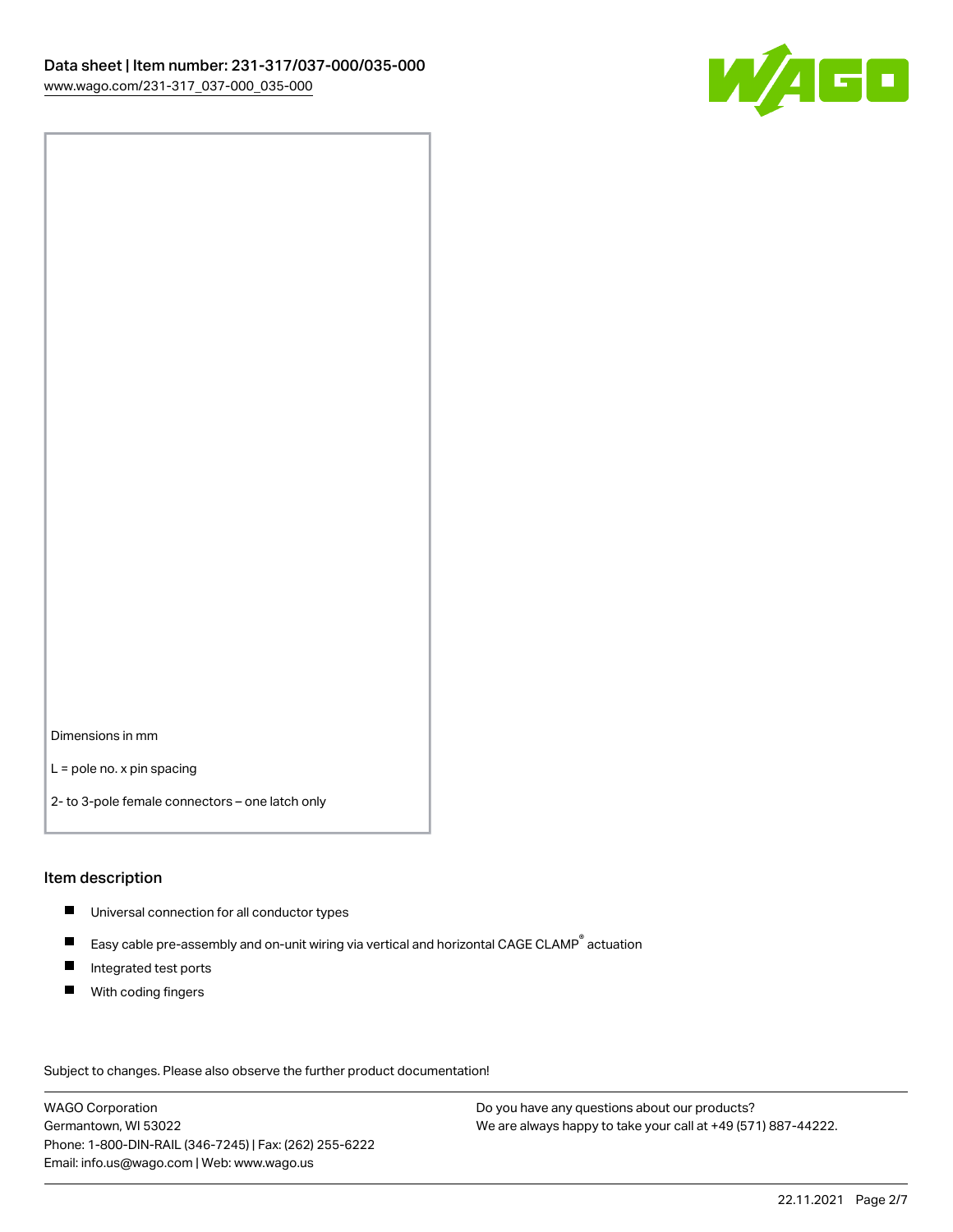

#### Data Notes

| าบเธร |  |
|-------|--|
|       |  |
|       |  |

| Safety information 1 | The MCS-MULTI CONNECTION SYSTEM includes connectors<br>without breaking capacity in accordance with DIN EN 61984. When<br>used as intended, these connectors must not be connected<br>/disconnected when live or under load. The circuit design should<br>ensure header pins, which can be touched, are not live when<br>unmated. |
|----------------------|-----------------------------------------------------------------------------------------------------------------------------------------------------------------------------------------------------------------------------------------------------------------------------------------------------------------------------------|
| Variants:            | Gold-plated or partially gold-plated contact surfaces<br>Other versions (or variants) can be requested from WAGO Sales or<br>configured at https://configurator.wago.com/                                                                                                                                                         |

# Connection data

# Connection 1

| Connection technology                             | CAGE CLAMP <sup>®</sup>                 |
|---------------------------------------------------|-----------------------------------------|
| Actuation type                                    | Operating tool                          |
| Solid conductor                                   | $0.08$ 2.5 mm <sup>2</sup> / 28  12 AWG |
| Fine-stranded conductor                           | $0.082.5$ mm <sup>2</sup> / 28  12 AWG  |
| Fine-stranded conductor; with insulated ferrule   | $0.251.5$ mm <sup>2</sup>               |
| Fine-stranded conductor; with uninsulated ferrule | $0.252.5$ mm <sup>2</sup>               |
| Strip length                                      | $89$ mm / 0.31  0.35 inch               |
| Number of poles                                   | 17                                      |
| Conductor entry direction to mating direction     | 0°                                      |

# Approvals / Certificates

## Country specific Approvals

| Logo                       | Approval                               | <b>Additional Approval Text</b> | Certificate<br>name |
|----------------------------|----------------------------------------|---------------------------------|---------------------|
| Æ<br>$\tilde{\phantom{a}}$ | <b>CSA</b><br>DEKRA Certification B.V. | C <sub>22.2</sub>               | 1466354             |

## Ship Approvals

| Logo                     | Approval                                  | <b>Additional Approval Text</b> | Certificate<br>name               |
|--------------------------|-------------------------------------------|---------------------------------|-----------------------------------|
| ABS<br><b>CONTRACTOR</b> | <b>ABS</b><br>American Bureau of Shipping | $\overline{\phantom{0}}$        | $19-$<br>HG1869876-<br><b>PDA</b> |

Subject to changes. Please also observe the further product documentation!

| <b>WAGO Corporation</b>                                | Do you have any questions about our products?                 |
|--------------------------------------------------------|---------------------------------------------------------------|
| Germantown, WI 53022                                   | We are always happy to take your call at +49 (571) 887-44222. |
| Phone: 1-800-DIN-RAIL (346-7245)   Fax: (262) 255-6222 |                                                               |
| Email: info.us@wago.com   Web: www.wago.us             |                                                               |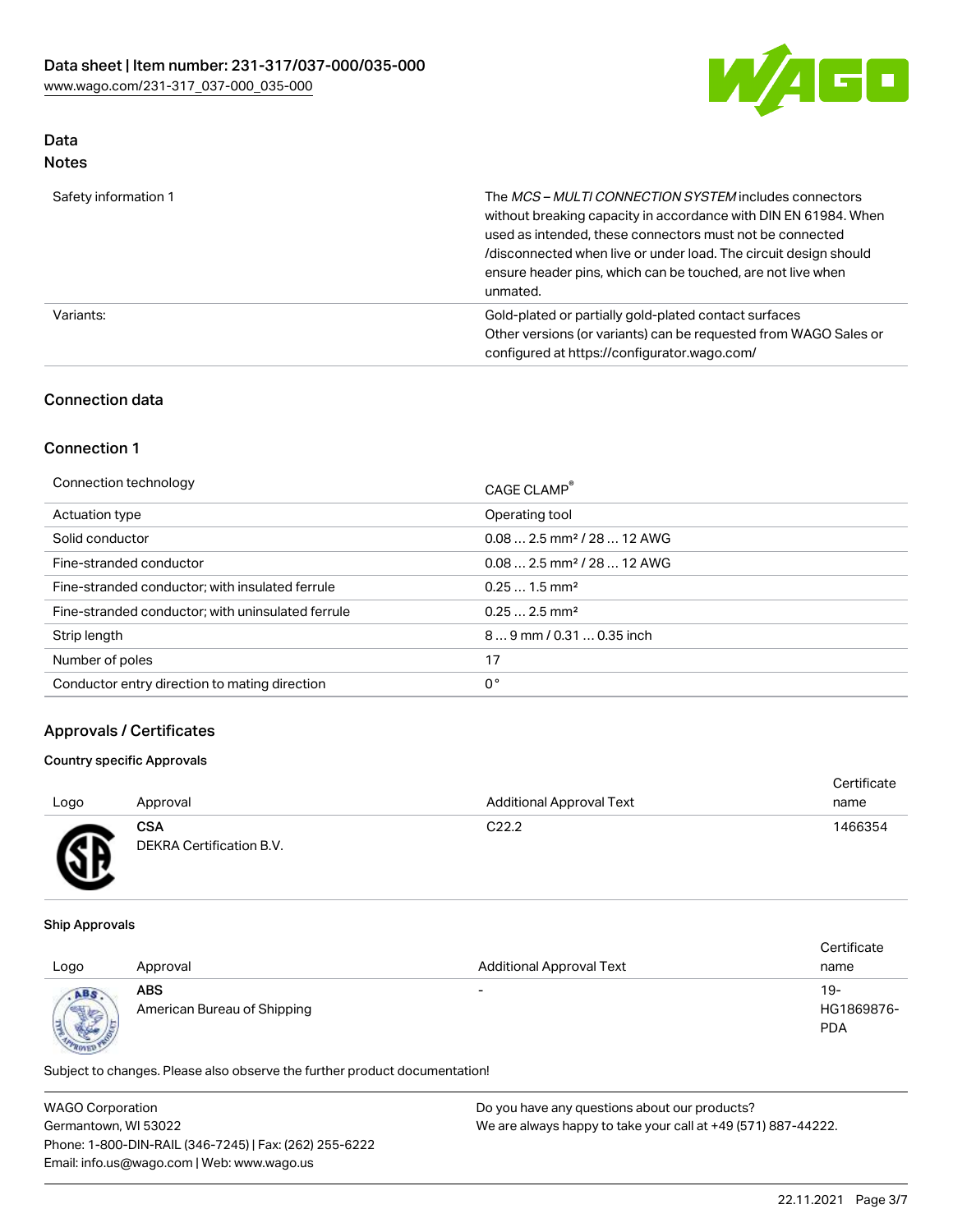

#### UL-Approvals

| Logo   | Approval                            | <b>Additional Approval Text</b> | Certificate<br>name |
|--------|-------------------------------------|---------------------------------|---------------------|
| J<br>w | UL<br>UL International Germany GmbH | <b>UL 1977</b>                  | E45171              |

#### Counterpart

|                                          | Item no.231-647<br>Male connector; 17-pole; Pin spacing 5.08 mm; orange                                              |               | www.wago.com/231-647         |  |  |
|------------------------------------------|----------------------------------------------------------------------------------------------------------------------|---------------|------------------------------|--|--|
|                                          | Item no.231-347/001-000<br>Male header; 17-pole; THT; 1.0 x 1.0 mm solder pin; straight; pin spacing 5.08 mm; orange |               | www.wago.com/231-347/001-000 |  |  |
|                                          | Item no.231-547/001-000<br>Male header; 17-pole; THT; 1.0 x 1.0 mm solder pin; angled; pin spacing 5.08 mm; orange   |               | www.wago.com/231-547/001-000 |  |  |
| <b>Downloads</b><br><b>Documentation</b> |                                                                                                                      |               |                              |  |  |
| <b>Additional Information</b>            |                                                                                                                      |               |                              |  |  |
| 2019 Apr 3<br>Technical explanations     |                                                                                                                      | pdf<br>2.0 MB | Download                     |  |  |

#### Installation Notes

Subject to changes. Please also observe the further product documentation!

WAGO Corporation Germantown, WI 53022 Phone: 1-800-DIN-RAIL (346-7245) | Fax: (262) 255-6222 Email: info.us@wago.com | Web: www.wago.us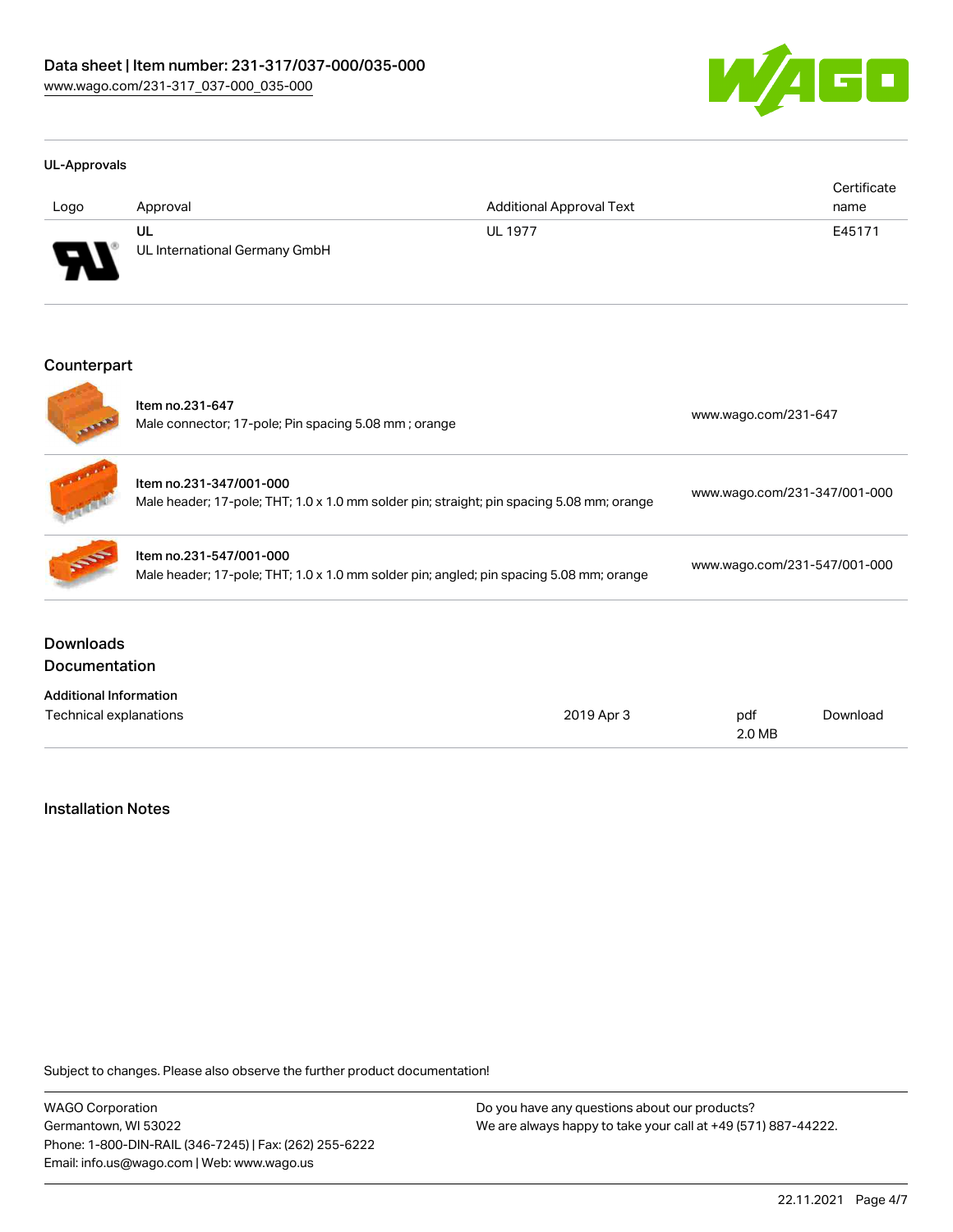



Inserting a conductor via 3.5 mm screwdriver – CAGE CLAMP® actuation parallel to conductor entry.



Inserting a conductor via 3.5 mm screwdriver – CAGE CLAMP® actuation perpendicular to conductor entry.



Inserting a conductor into CAGE CLAMP® unit via operating lever (231-291).



Inserting a conductor via operating tool.



Coding a female connector by removing coding finger(s).

Subject to changes. Please also observe the further product documentation!

WAGO Corporation Germantown, WI 53022 Phone: 1-800-DIN-RAIL (346-7245) | Fax: (262) 255-6222 Email: info.us@wago.com | Web: www.wago.us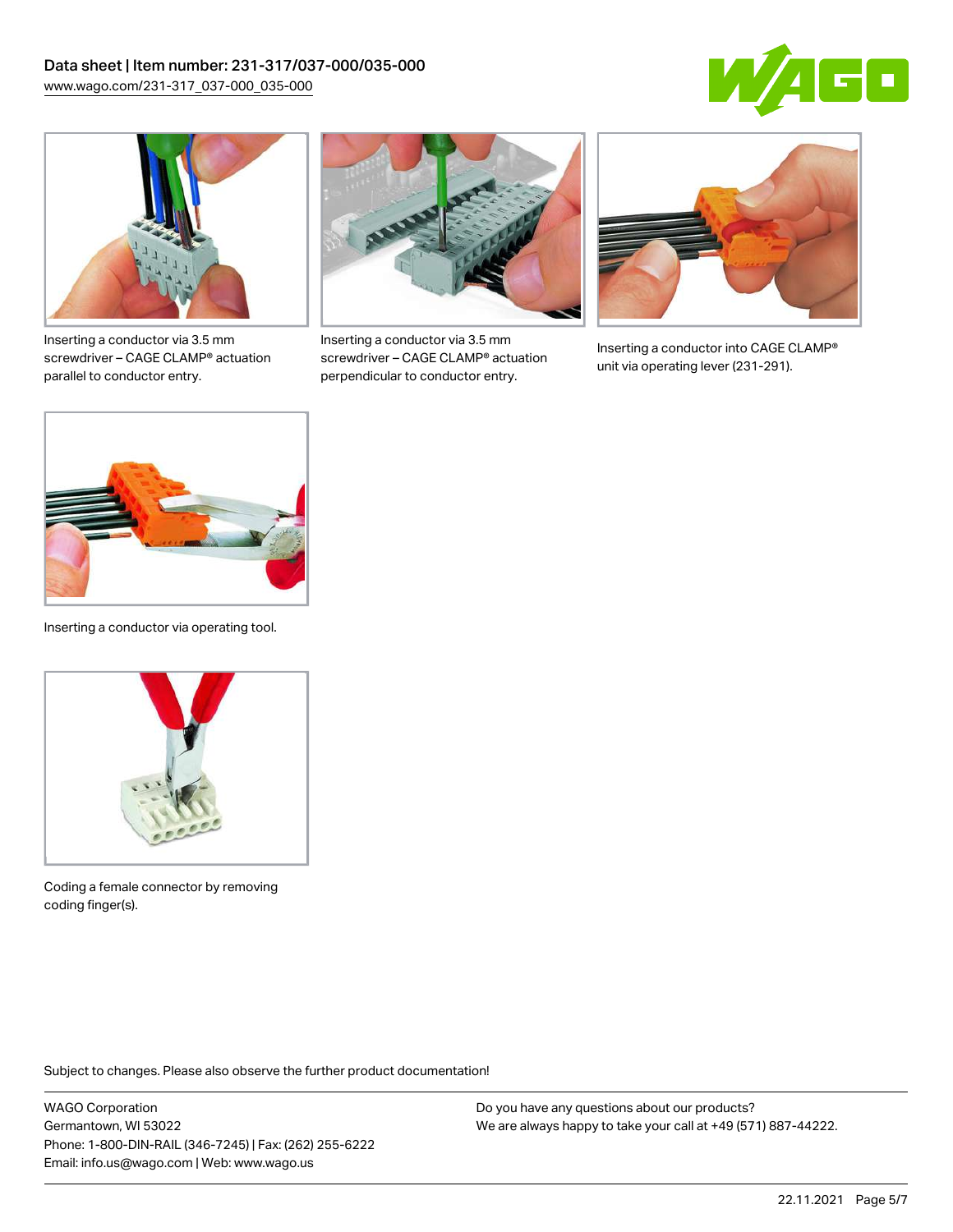



Testing – female connector with CAGE CLAMP®

Integrated test ports for testing perpendicular to conductor entry via 2 or 2.3 mm Ø test plug

Installation



Male connector with strain relief plate



Strain relief housing shown with a male connector equipped with CAGE CLAMP®

Marking

Subject to changes. Please also observe the further product documentation!

WAGO Corporation Germantown, WI 53022 Phone: 1-800-DIN-RAIL (346-7245) | Fax: (262) 255-6222 Email: info.us@wago.com | Web: www.wago.us